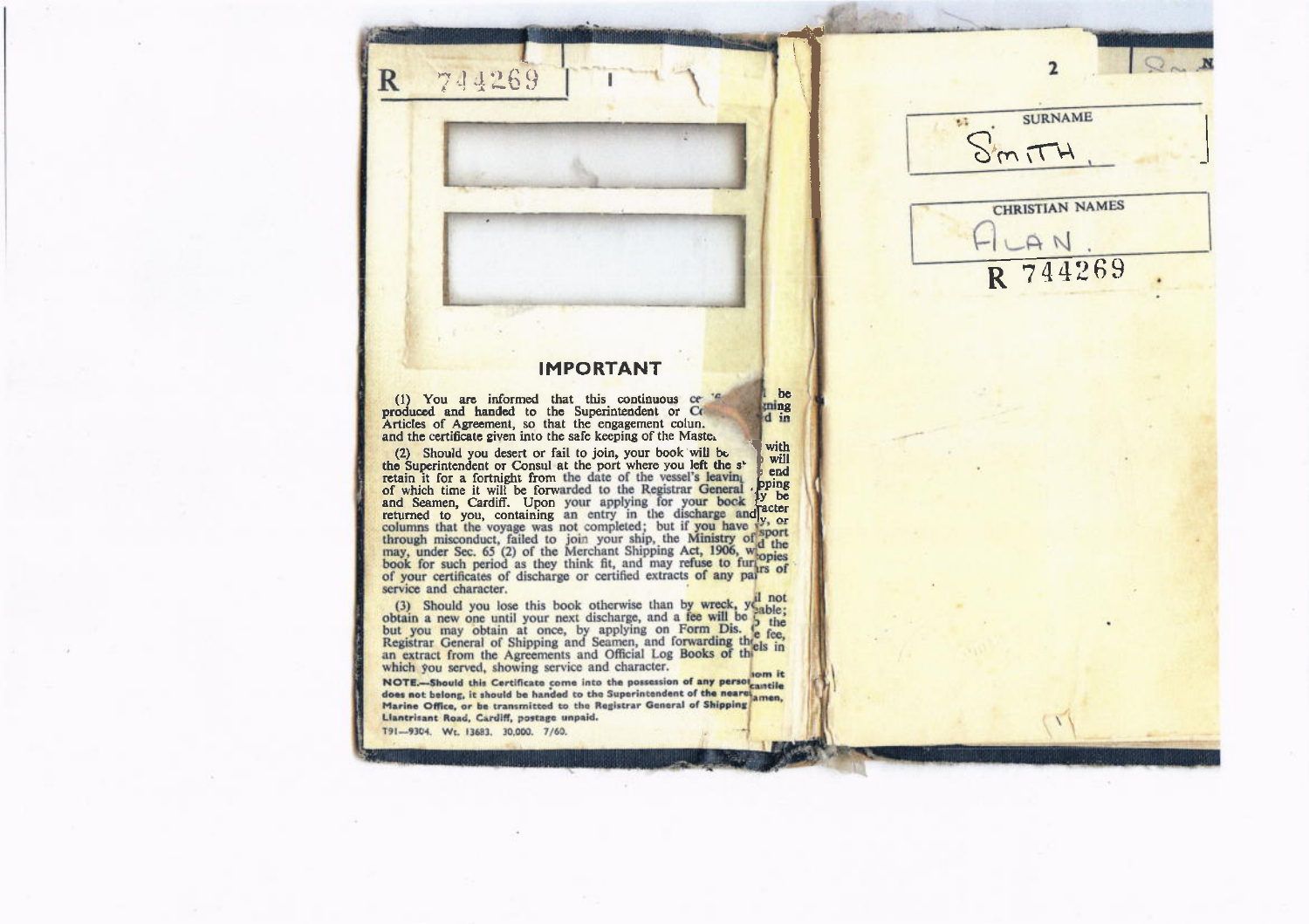| INCOME TAN CODE NUMBER AND DATE                                                                                                                                                                                                                  |                         | SEAMAN'S RE CORD BOOK 78 4 SMAN<br><b>NAME OF SEAMAN</b>     |                    |  |  |
|--------------------------------------------------------------------------------------------------------------------------------------------------------------------------------------------------------------------------------------------------|-------------------------|--------------------------------------------------------------|--------------------|--|--|
|                                                                                                                                                                                                                                                  |                         | *SURNAME (in Block Letters) ** CERISTIAN NAMES (in           |                    |  |  |
| $\mathcal{S}$                                                                                                                                                                                                                                    |                         | Imith                                                        | Unn                |  |  |
|                                                                                                                                                                                                                                                  |                         | *Delete for Asiatics.                                        |                    |  |  |
|                                                                                                                                                                                                                                                  |                         | DATE AND PLACE OF BIRTH                                      | <b>NATIONALITY</b> |  |  |
| PENSION FUND AND REGISTERED NO.<br>NATIONAL INSURANCE                                                                                                                                                                                            | <b>UNION OR SOCIETY</b> | 7.5.44 Kingsbury                                             | Pretish            |  |  |
| <b>NIMBER</b>                                                                                                                                                                                                                                    | NUS<br><b>Name</b>      | Colour of                                                    |                    |  |  |
| 24 00 14838                                                                                                                                                                                                                                      | No. 363323              | Eyes<br>Height<br>Hair                                       | Complexion         |  |  |
| <b>GRADE NUMBER</b><br>AND DATE OF ISSUE OF CERTIFICATES OF COMPETENCY HELD                                                                                                                                                                      |                         | Brown                                                        | Fresh.             |  |  |
|                                                                                                                                                                                                                                                  |                         | Tattoo or other Distinguishing Marks                         |                    |  |  |
|                                                                                                                                                                                                                                                  |                         |                                                              |                    |  |  |
|                                                                                                                                                                                                                                                  |                         |                                                              |                    |  |  |
| DECLARATION.                                                                                                                                                                                                                                     |                         | Name, Relationship and Address of next-of-kin or nearest fri |                    |  |  |
| I DECLARE (i) that the person to                                                                                                                                                                                                                 |                         | NAME_<br>Father                                              |                    |  |  |
| whom this Discharge Book relates has satisfied me that he (she) is a seaman                                                                                                                                                                      |                         | RELATIONSHIP                                                 |                    |  |  |
|                                                                                                                                                                                                                                                  |                         | 26 Doneen avenue<br>ADDRESS                                  |                    |  |  |
| add (ii) that the photograph affixed<br>and (ii) that the photograph affixed<br>bearing my official stamp is a true<br>likeness of that person, that the<br>signature within is his (her) true<br>signature, that he (she) possesses the<br>phys |                         |                                                              | Landon. N          |  |  |
| and has stated to me the date and<br>place of his (her) birth as entered                                                                                                                                                                         |                         | ADDRESS OF SEAMAN (if different from above)                  |                    |  |  |
| within.                                                                                                                                                                                                                                          | 744269                  |                                                              |                    |  |  |
| <b>SIGNATURE OF SUPT. AT</b><br>MERCANTILE MARGE OFFICE-                                                                                                                                                                                         |                         | B.S.C. Serial No.<br>19584A                                  |                    |  |  |
|                                                                                                                                                                                                                                                  |                         | $\mathscr{S}_{\mathbf{m}}$<br><b>SIGNATURE</b>               |                    |  |  |
|                                                                                                                                                                                                                                                  |                         | <b>OF SEAMAN</b>                                             |                    |  |  |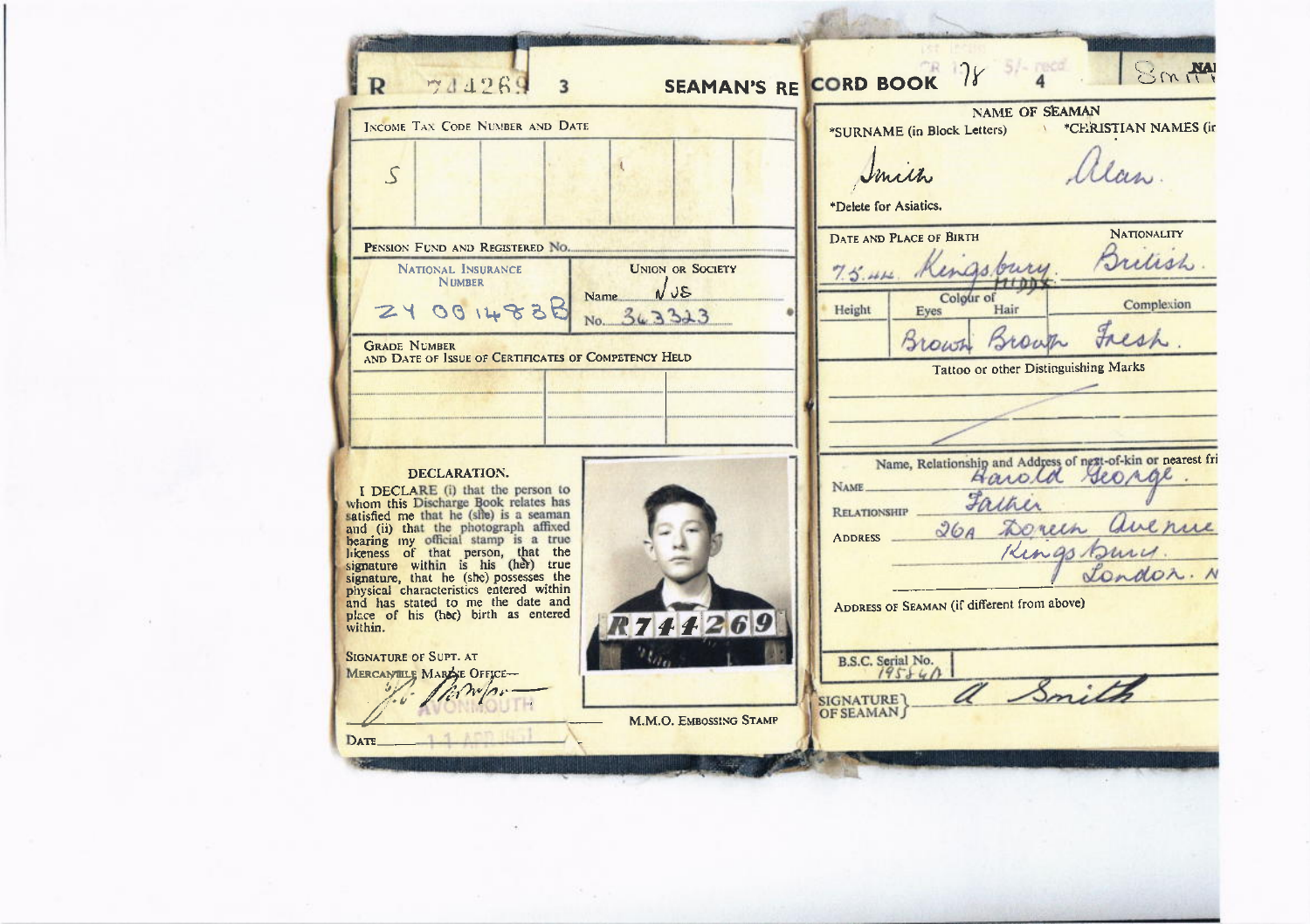| <b>DATES OF</b><br><b>COURSES</b><br>FROM. 63.66<br>$T_{01466}$ | <b>COURSES ATTENDED AND</b><br>PARTICULARS OF COURSE<br>TIGRAL BEA TRAINING BOHOO! (SHARPHERS)           | <b>CERTIFICATES OBTAINED</b><br><b>CERTIFICATES OBTAINED</b><br><b>OATERING</b>                                               | <b>CERTIFIED</b><br>SIGNATUI<br>SUPT. AND<br>WAM |
|-----------------------------------------------------------------|----------------------------------------------------------------------------------------------------------|-------------------------------------------------------------------------------------------------------------------------------|--------------------------------------------------|
|                                                                 | <b>OTHER</b><br>(A.B. CERTIFICATE, COOK'S CERTIFICATES, EFFICIENT<br>(All entries must be certified by a | <b>QUALIFICATIONS</b><br>DECK HAND CERTIFICATE, LIFE BOAT EXAMINATION, Etc.)<br>Superintendent of a Mercantile Marine Office) |                                                  |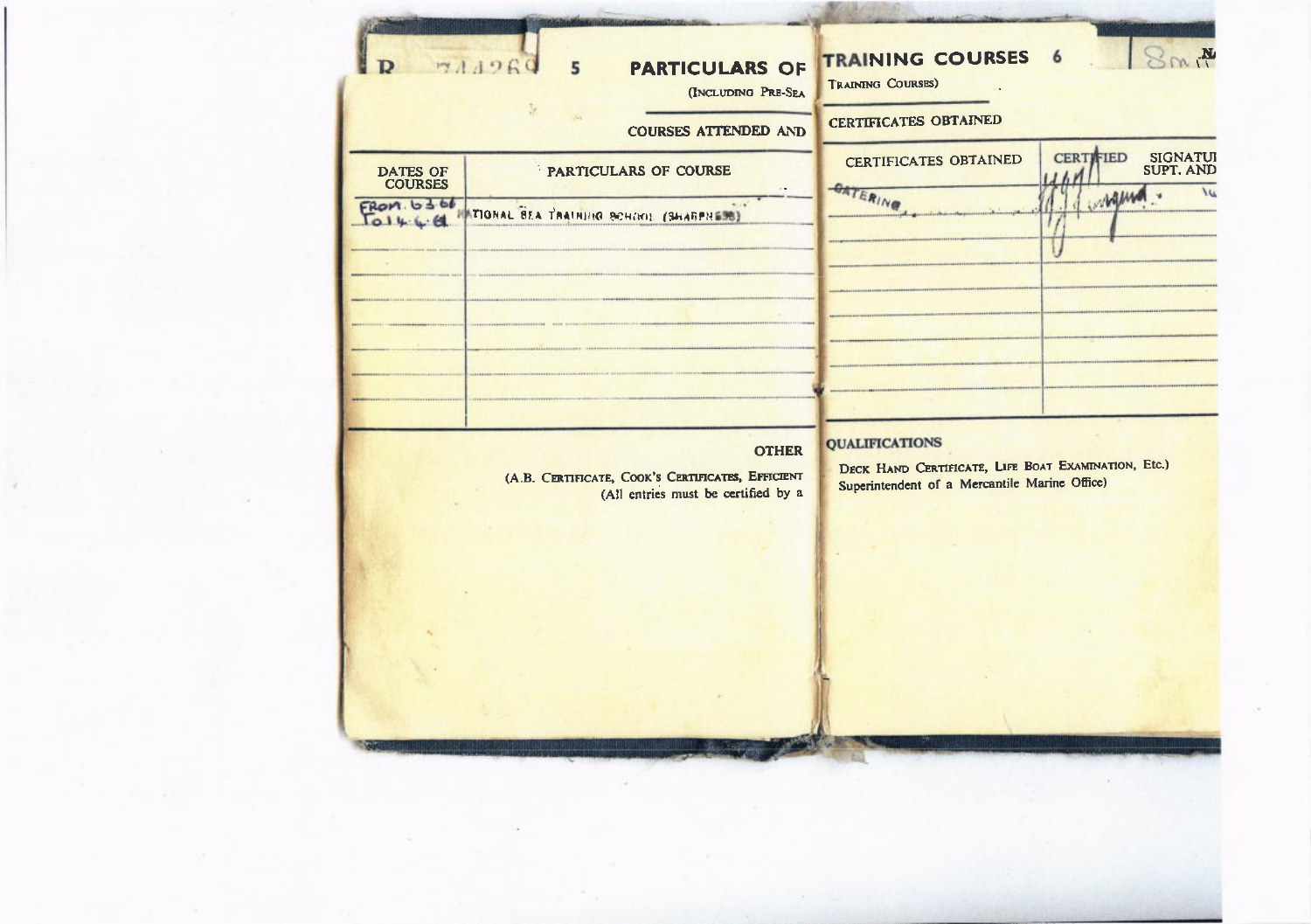| <b>CERTIFICATES</b><br>7.<br>$\mathbf{R}$<br>74426                                              |                          |                                                                  |                                                                        | OF DISCHARGE                                                                          |                        |                    |
|-------------------------------------------------------------------------------------------------|--------------------------|------------------------------------------------------------------|------------------------------------------------------------------------|---------------------------------------------------------------------------------------|------------------------|--------------------|
| Compiled from Lists of Crew and Official                                                        |                          |                                                                  | Log Books or from other Official Records,<br>if desired by the Seaman. |                                                                                       |                        |                    |
| and Copy of Report of Character<br>Date and place of<br>*Name of ship and official              |                          | Copy of Report of Character<br>Signature of (1) l<br>Description |                                                                        |                                                                                       |                        |                    |
| No.<br>number, and tonnage. <sup>+</sup>                                                        | Engagement*<br>Discharge | <b>*Rating</b>                                                   | of voyage                                                              | For ability                                                                           | For general<br>conduct | of (2) officer and |
| <b>1MN. "BRISBANE STAR"</b>                                                                     |                          | Stwde                                                            |                                                                        | VERY                                                                                  | <b>VERT</b>            | (1)                |
| Port of Reg. LONDON<br>O.N. 165365 NHP. 2796                                                    |                          |                                                                  |                                                                        | GOOD                                                                                  | GOOD                   | (2)                |
| Regd. Tonnage 6783.21                                                                           |                          |                                                                  |                                                                        | 12                                                                                    | 1.                     |                    |
| $2 \mid$<br><b>SCOTTISH STAR</b>                                                                | 553                      | Hilche                                                           | $\overline{c}$                                                         | VER                                                                                   |                        | (1)<br>M. R.       |
| LONDON.<br>O.N. 184319                                                                          | Oltun                    |                                                                  | $H\tau$                                                                |                                                                                       | <b>ICOV</b><br>oop     | (2)                |
| G.T. 10179-55<br>V.R.T. 5045-28                                                                 |                          |                                                                  |                                                                        |                                                                                       |                        |                    |
| SOUTH AFRICA STAR                                                                               | 19 OCT 1961 44 00        |                                                                  | $\overline{3}$                                                         |                                                                                       |                        |                    |
| O.R 18185.<br>LONDON.                                                                           |                          |                                                                  | <b>ALC</b>                                                             | VERY                                                                                  | VER                    |                    |
| <b>TONS 4987 91 5 B P 8500</b>                                                                  |                          |                                                                  |                                                                        | GOOD<br>$\frac{1}{2}$ , $\frac{1}{2}$ , $\frac{1}{2}$ , $\frac{1}{2}$ , $\frac{1}{2}$ | GOOD                   |                    |
| 4 TIMPERIAL STAR"                                                                               |                          |                                                                  | 4                                                                      |                                                                                       |                        | $\mathbf{A}$       |
| LUNDON O.N. 18:359                                                                              |                          |                                                                  | H <sub>1</sub>                                                         | VERV                                                                                  | <b>VERY</b>            | (2)                |
| E. Reg. 8113.13 N.H.P.1716                                                                      |                          |                                                                  |                                                                        | GUUL                                                                                  | GOOD<br>$-2+7$         |                    |
| 5.                                                                                              |                          |                                                                  | 5                                                                      |                                                                                       |                        | (1)                |
| <b>TIMPERIAL STAR</b> "                                                                         | $-30 -$                  |                                                                  |                                                                        | VERY<br>GOOD                                                                          | $L = 1$<br>GOOD        | (2)                |
| <b>CNDON O N 181859</b><br>$P_{20}$ $\lesssim$ $\frac{1}{2}$ $N$ HP $\sim$ $\sim$ $\epsilon$ RA | 1962                     | Strong                                                           |                                                                        | 243                                                                                   | 243                    |                    |
| LIVERPOOP<br>RSO.<br>6<br>OMDON                                                                 | 10.11.63                 |                                                                  | 6                                                                      |                                                                                       | $\sim$                 |                    |
|                                                                                                 | O DEC 1967               |                                                                  |                                                                        |                                                                                       |                        |                    |
| 2751.5<br><b>Controllection</b><br>S. 16.000                                                    |                          | Veneze                                                           | 7gr RA.                                                                |                                                                                       |                        |                    |
| * These Columns are to be filled in at time of engagement.                                      |                          |                                                                  | t In Engineers' Books insert Horse Power.                              |                                                                                       |                        |                    |
|                                                                                                 |                          |                                                                  |                                                                        |                                                                                       |                        |                    |
|                                                                                                 |                          |                                                                  |                                                                        |                                                                                       |                        |                    |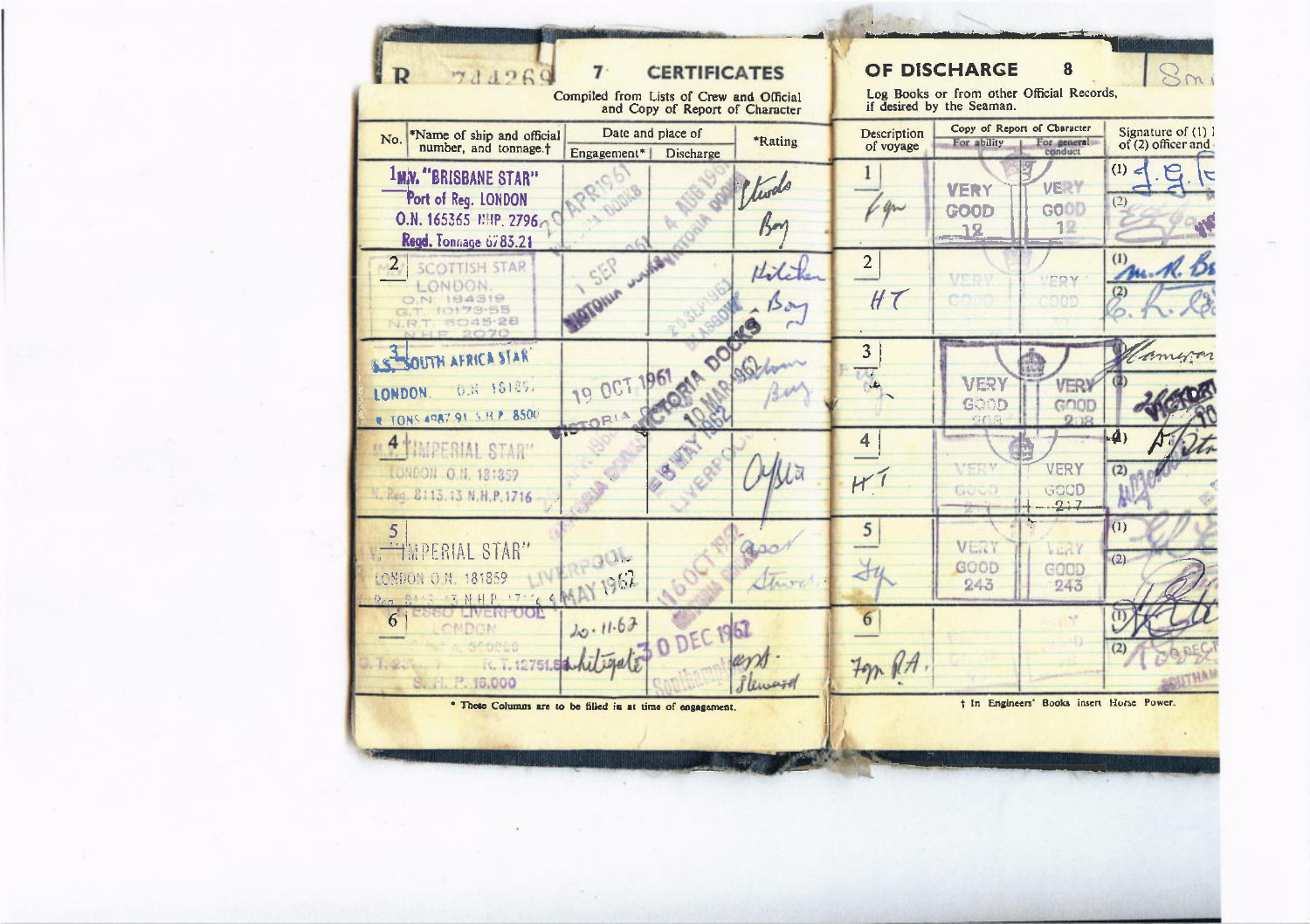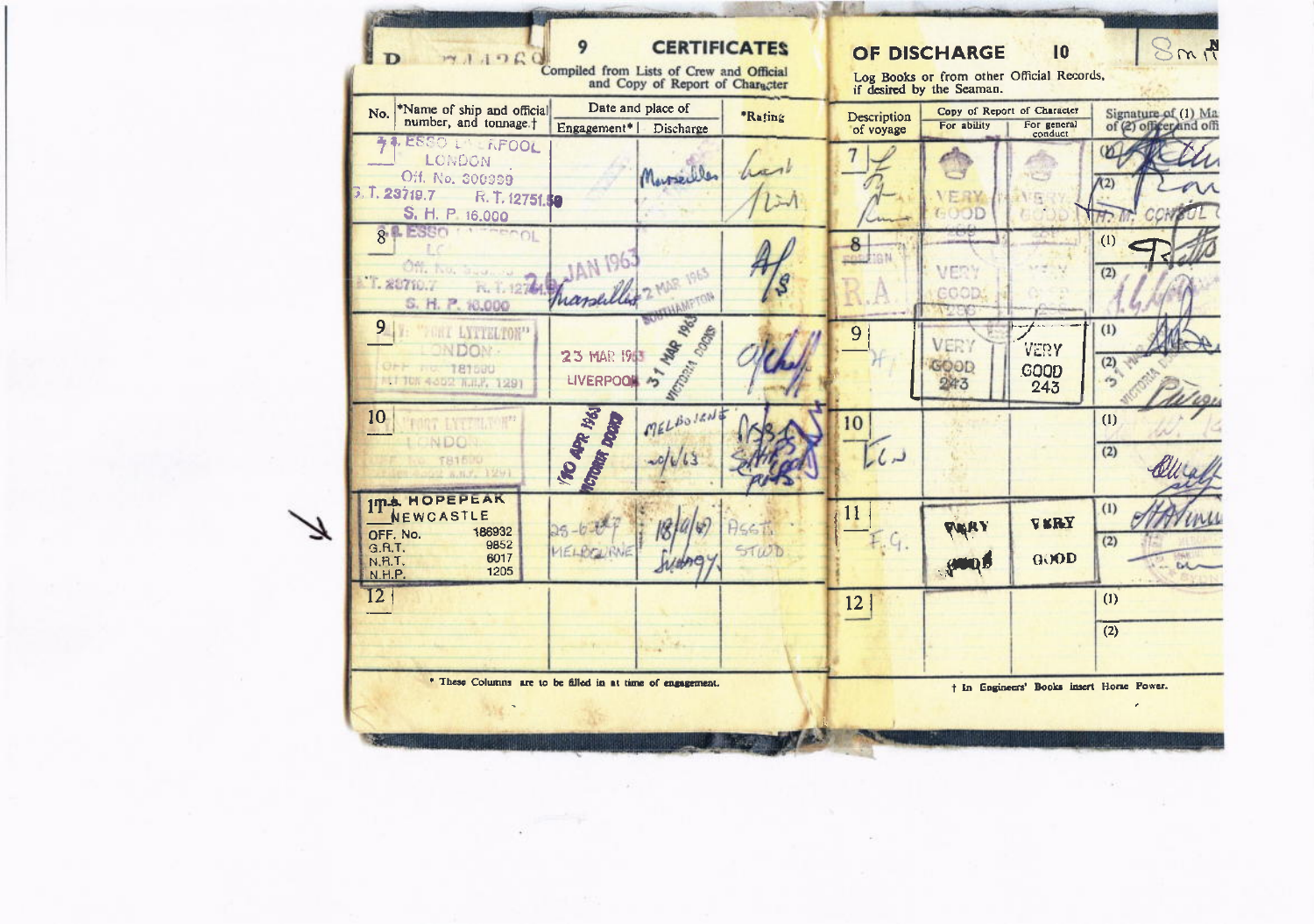